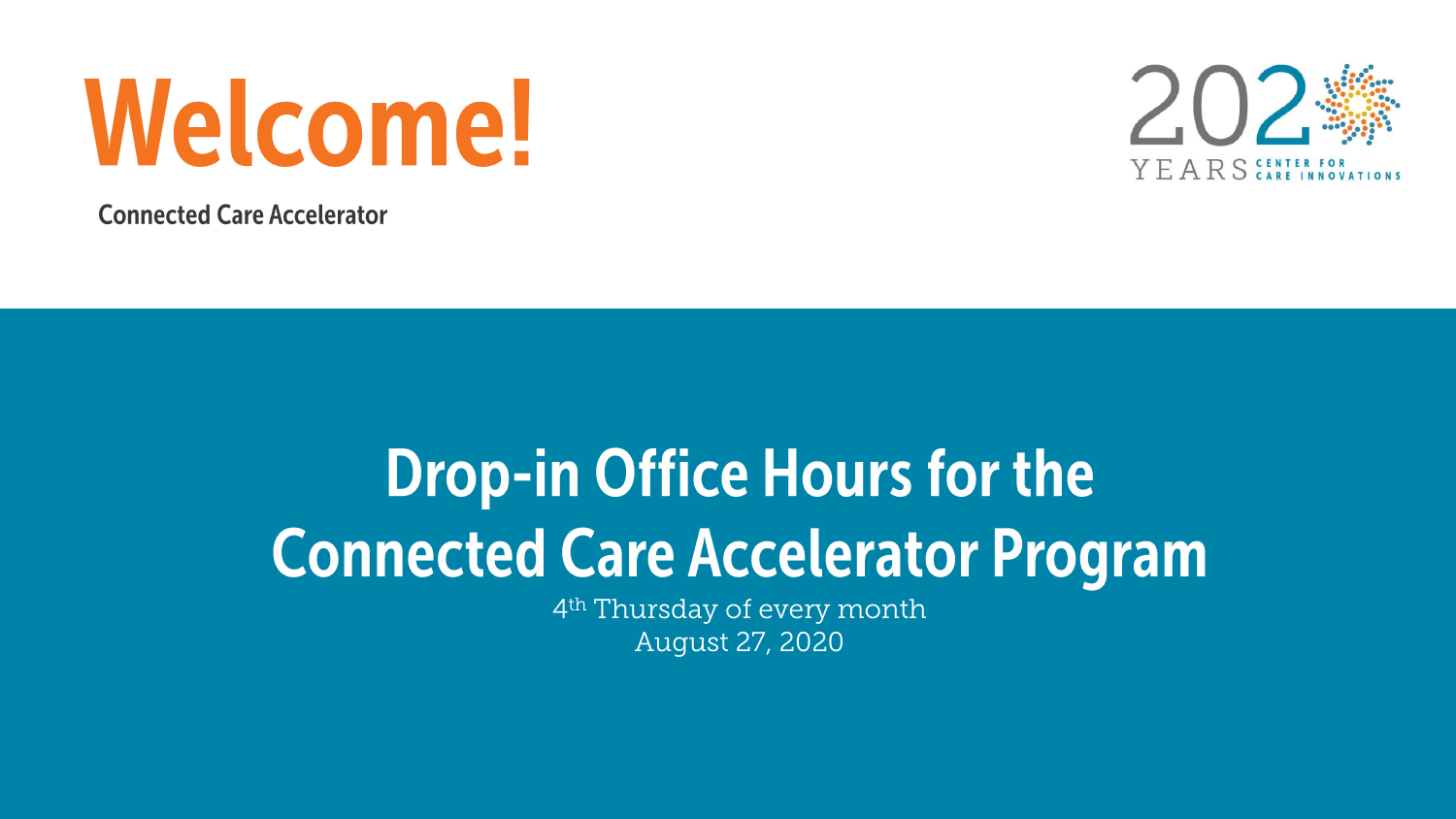







**Assignment #1 Reminder** 





**Open Discussion**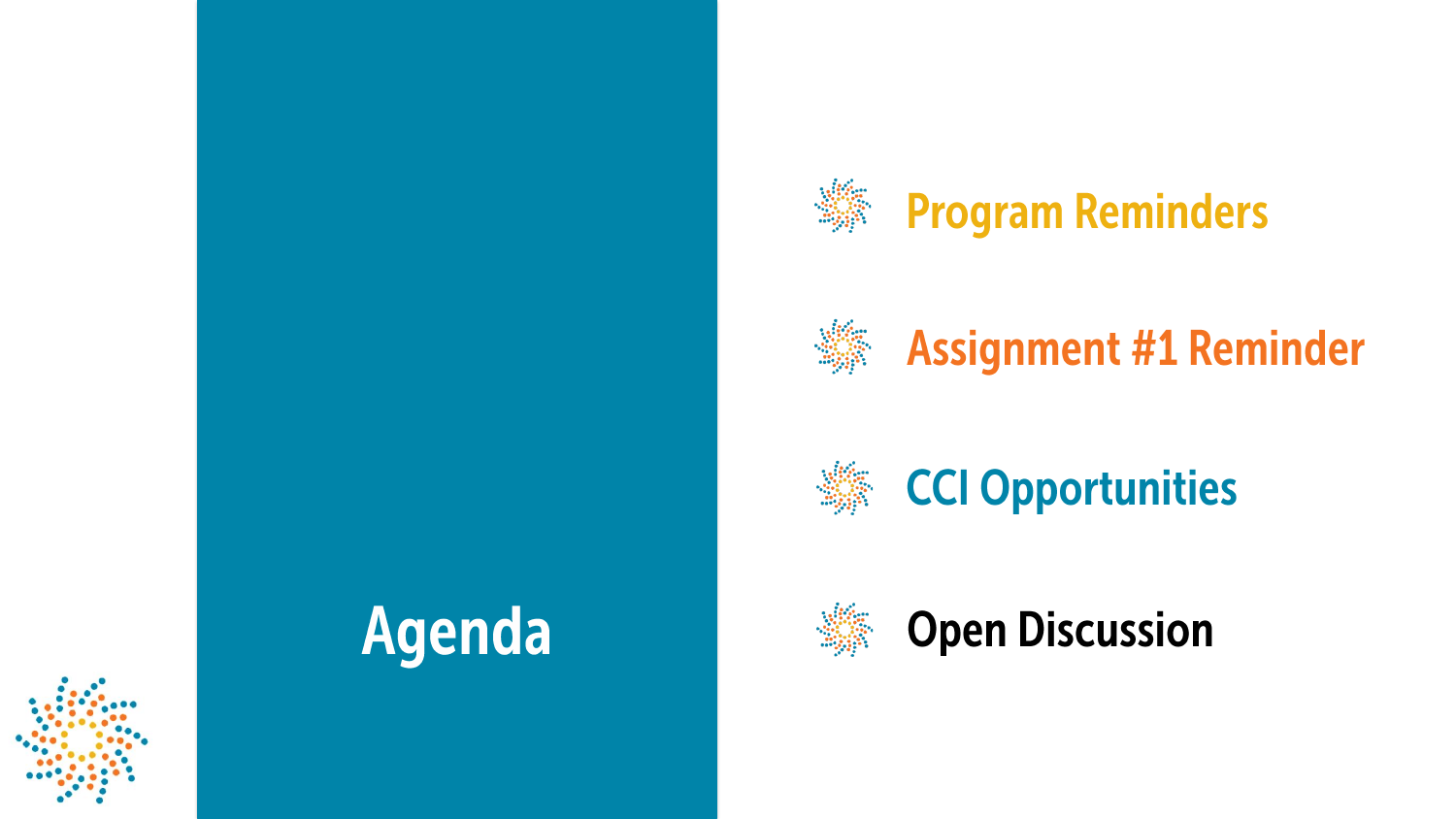# **Program Reminders**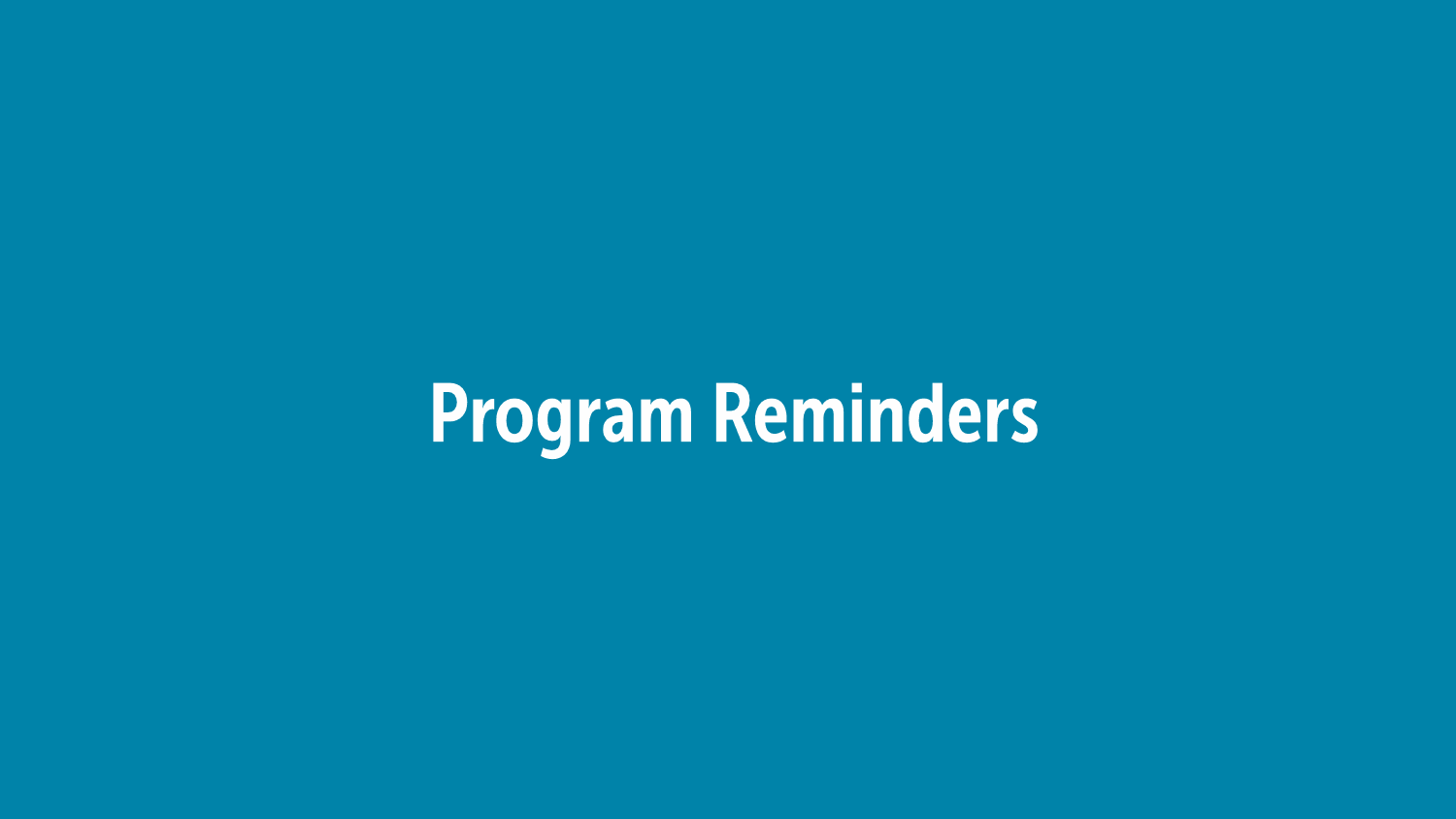## **Save the date!**

 $\circ$ 

C

 $\delta$ 

cmd

 $58$ 

**Optional Metrics Office Hours** 

**Monday, August 31** 12:00-1:00PM

 $\triangleright$ 

h's

w

## **Data Submission #1**

Due by 5:00PM on September 15, 2020

## **Assignment #1**

Due by 5:00PM on September 11, 2020

2016

## **Content Webinar**

How to rapidly experiment (90 minutes)

 $O_{2k}$ 

 $\alpha_{\rm A}$ 

nN.

**Wednesday, September 16** 12:00-1:30PM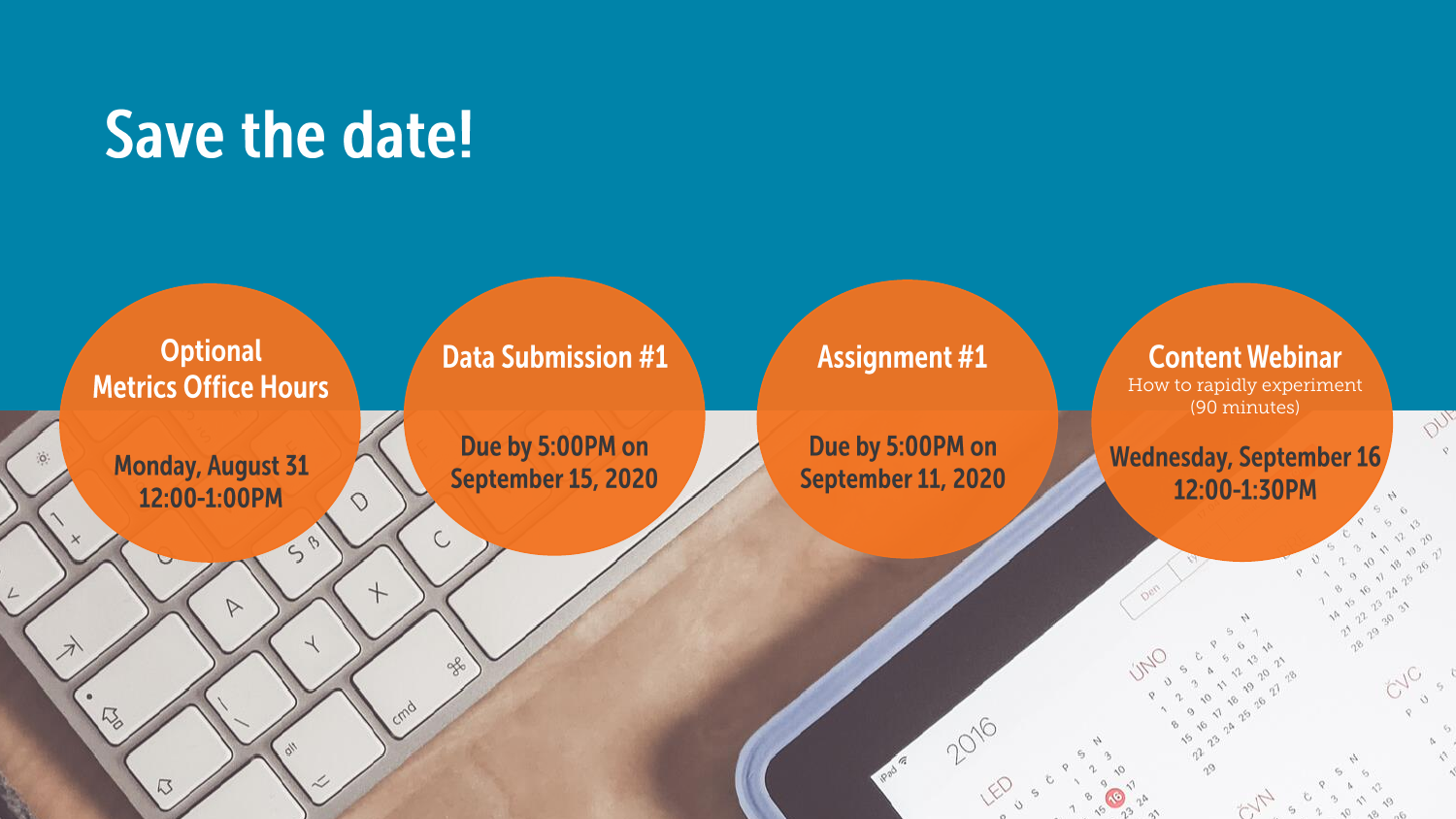# **Remote Support**

Optional but highly encouraged



**Bi-Monthly Drop-in Office Hours** 

01

Starting August 27th CCI will host 1-hour drop-in office hours twice a month. These sessions are designed to offer support & guidance. Drop-in if you have a question or need feedback!

### **Booster Webinars**

Starting September 3rd, CCI will be host 30 minute booster webinars. These webinars center around a topic that relates to the deliverable your team work on.

# 03

## **CCI Academy**

## 04

### **Email**

It's a fast and convenient way to communicate. Feel free to reach out to us if you have a question, need support or a resource!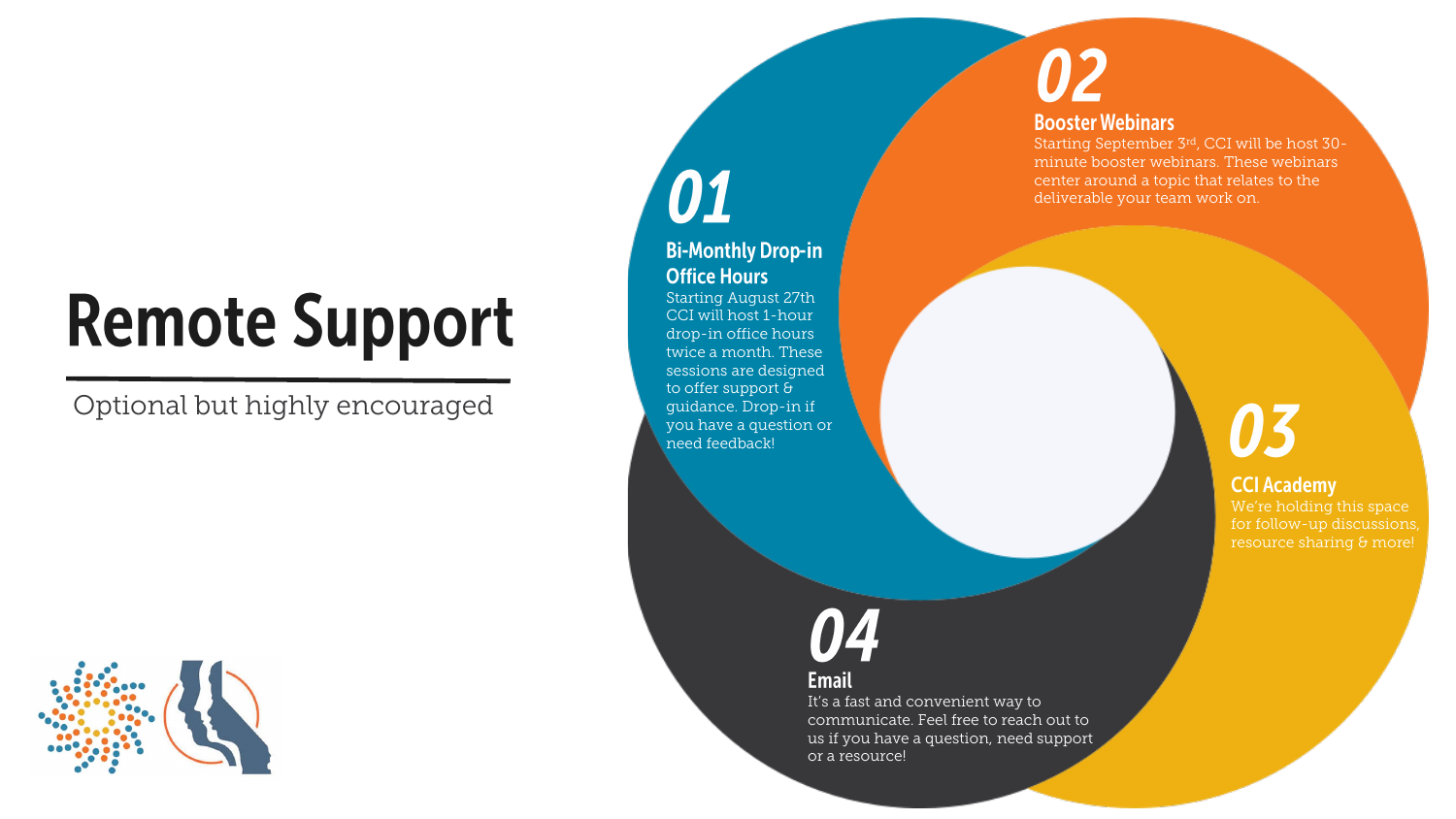# Assignment #1 Reminder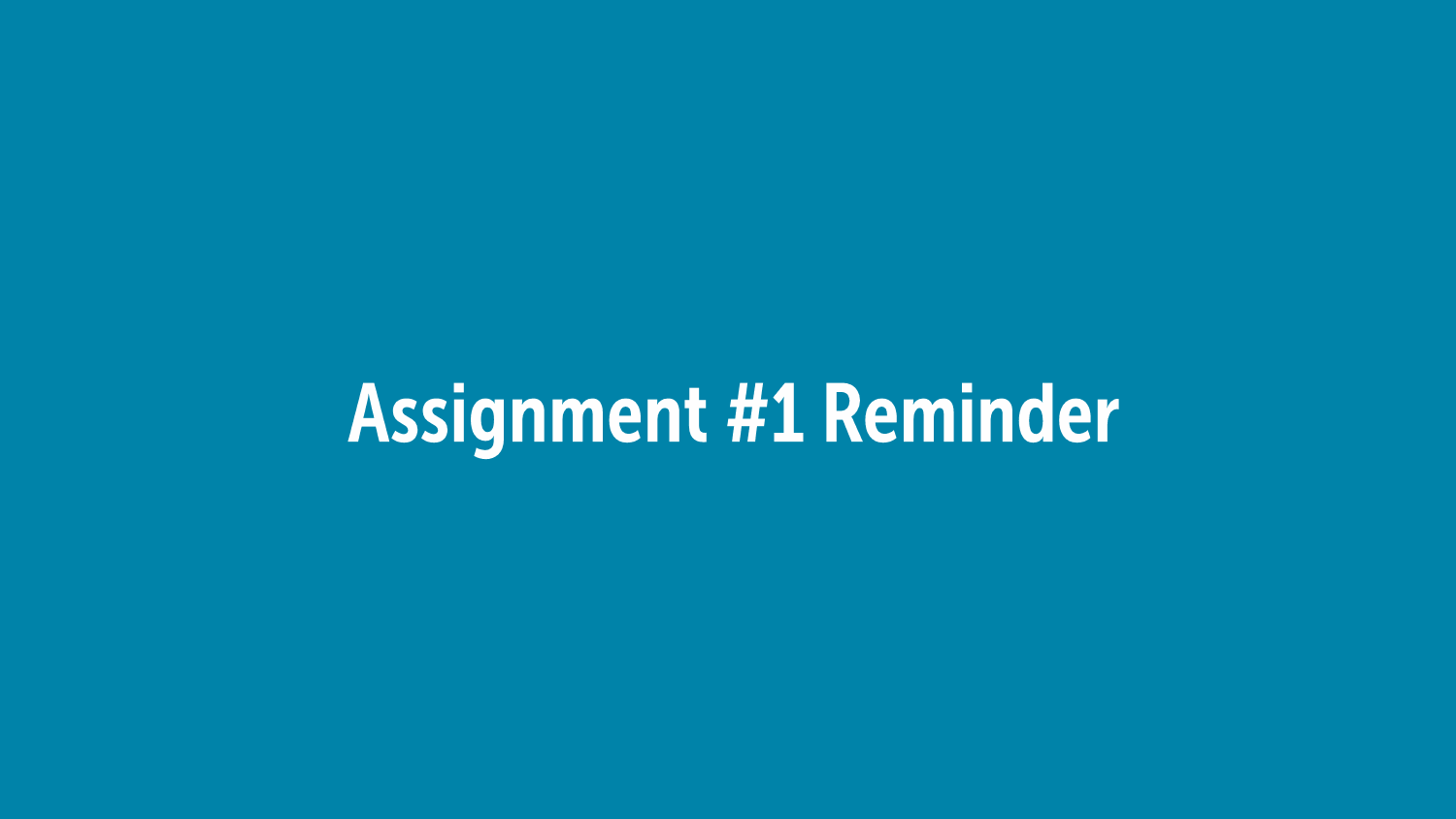## **Phase 1: Understanding the Problem**

Phase 1 U n d e r s t a n d i

The goal of this stage is to understand the depth and complexity of a challenge.

The activities in this phase will allow you & your team to uncover high-level insights so that your organization can spend the rest of the innovation process addressing the part of the challenge that is right for the population your organization serves.

## **Assignments**

Complete & submit the items below to Diana Nguyen by EOD Friday, September 11th

### **Framing your challenge**

Helps you narrow in on the problem you want to solve. It guides your discovery process and puts you on a path towards find those innovative solutions.

### **Uncovering insights through 4 Interviews**

Helps you gain insights and understanding. There is no better way to understand the problem you're solving for than by asking people that directly interact with the challenge itself!

### **Brainstorming ideas**

Helps you and your team generate and organize your ideas. No problem or situation has a single solution. Great solutions often have multiple ideas within them.

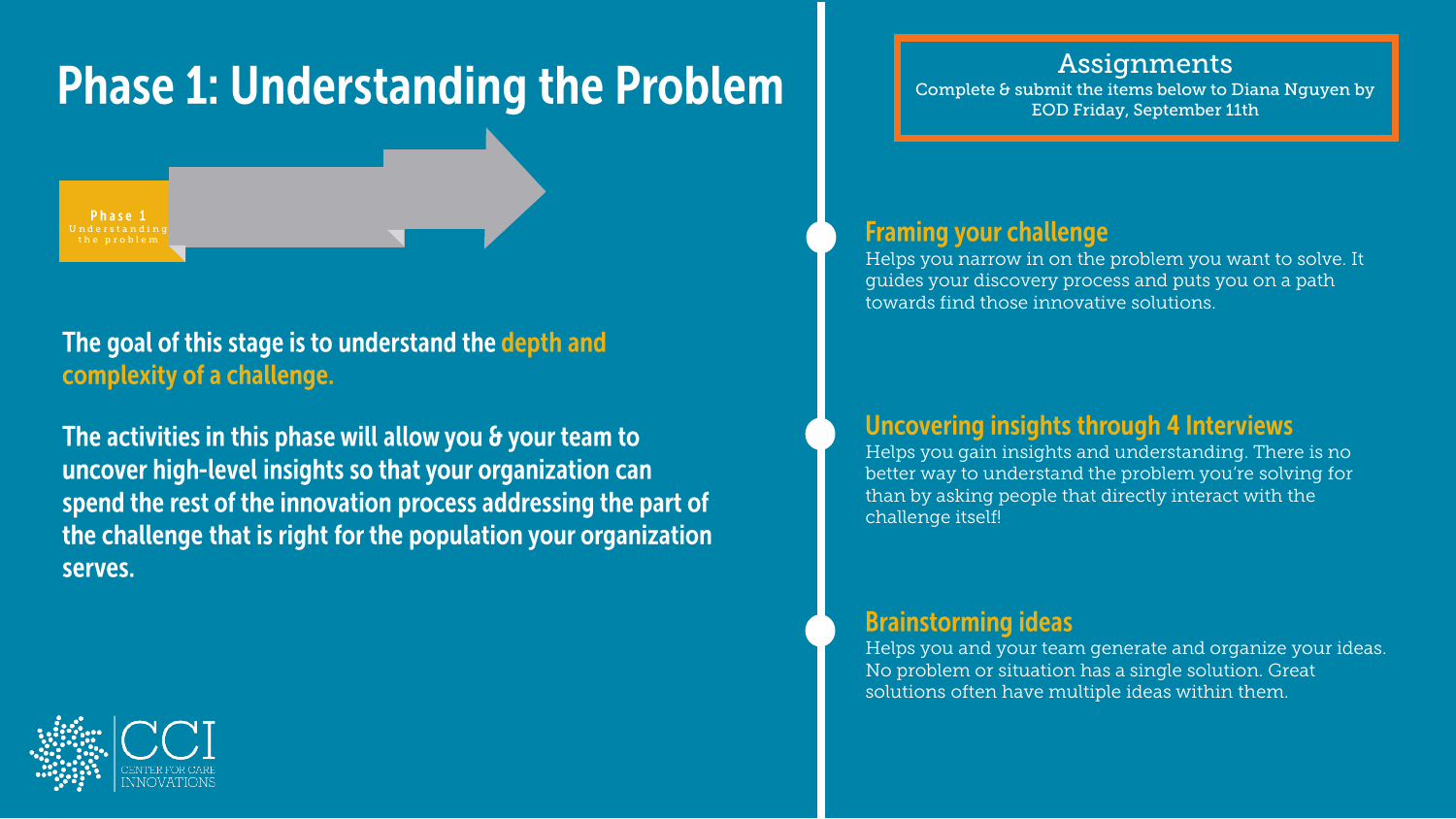**CCI Opportunities**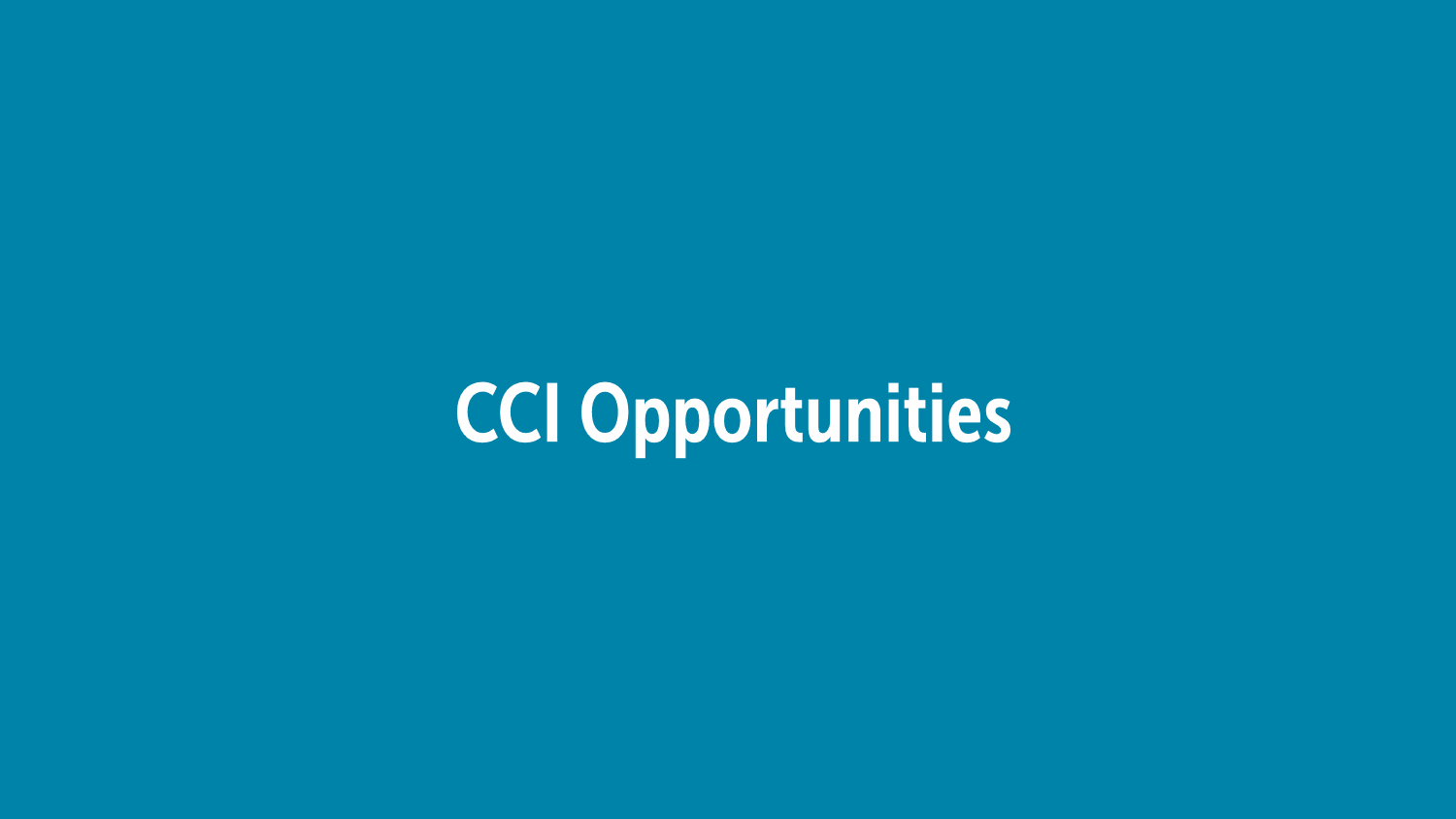

## **CCI Academy**

## academy.careinnovations.org

We're bringing our two decades of experience directly to you.

Participate in short courses, where you'll discover the mindsets and skills to pursue new ideas.

Join community discussions to tap into our growing network of innovators and share your own experiences.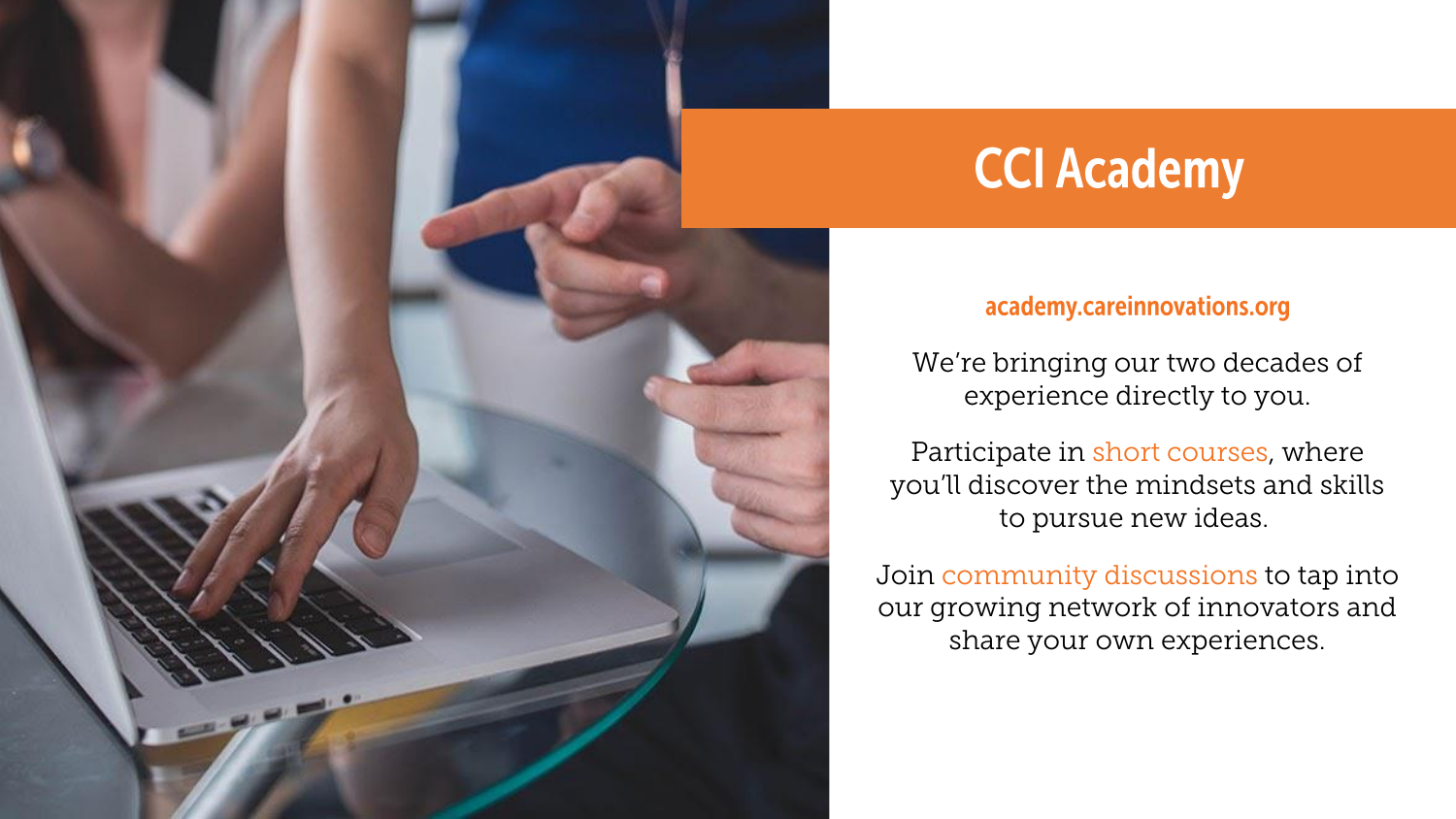Curious about the human-centered design approach to problem solving?

We just launched an immersive, collaborative short course to help you quickly learn more.

academy.careinnovations.org

Catalyst Design Dash **CCI ACADEMY SHORT COURSE**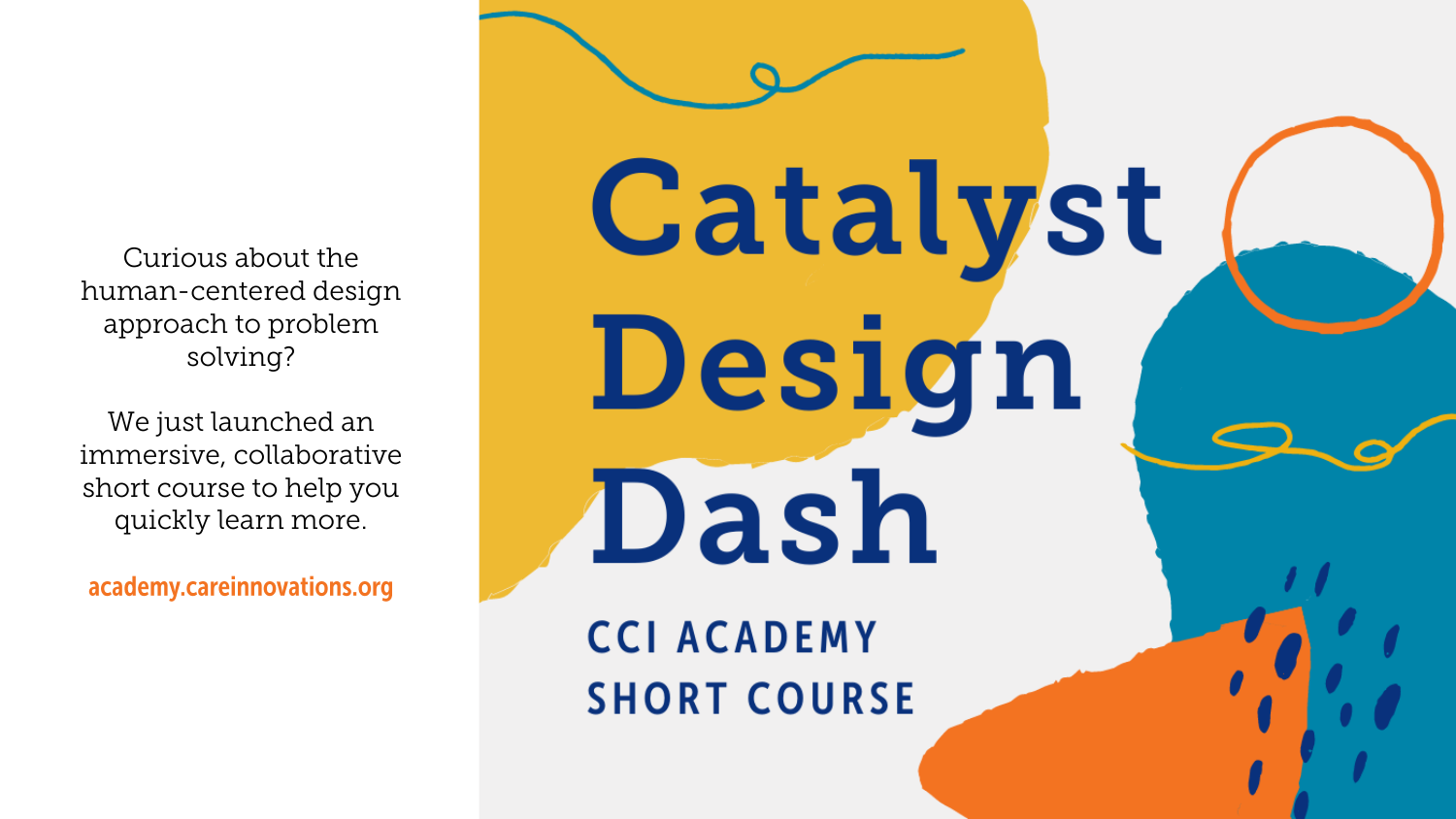## **New Grant Opportunity:** Resilient Beginning Network

### Now Accepting Applications for our newest program **Resilient Beginnings Network (RBN)**

In partnership with Genentech Charitable Giving, we've created this learning program dedicated to advancing pediatric care delivery models that are trauma- and resilienceinformed.

Our goal is that 100,000 young children in the San Francisco Bay Area and their caregivers have the support they need to be well and thrive.

**Application Deadline: Friday, September 18 at 5pm**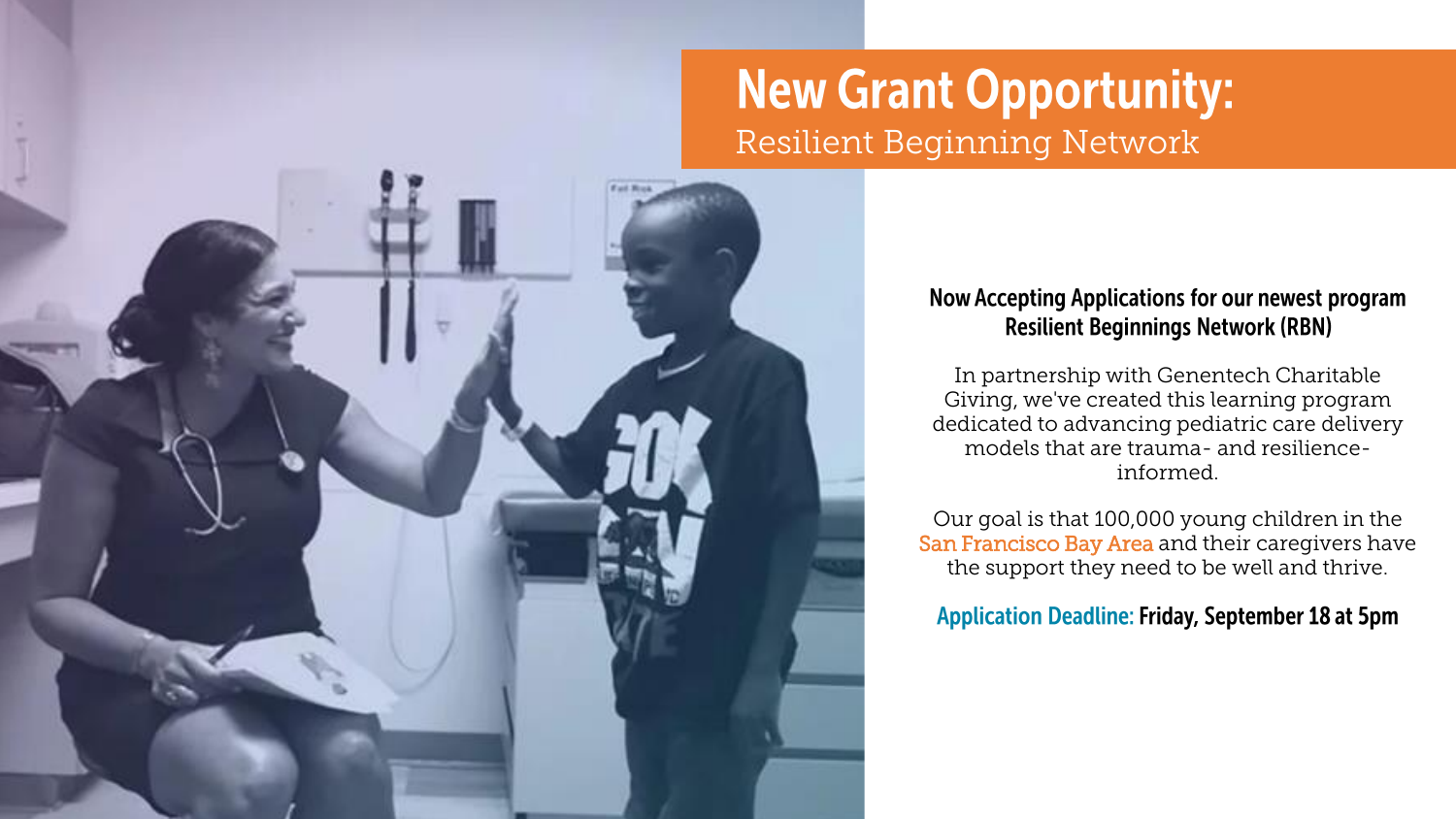